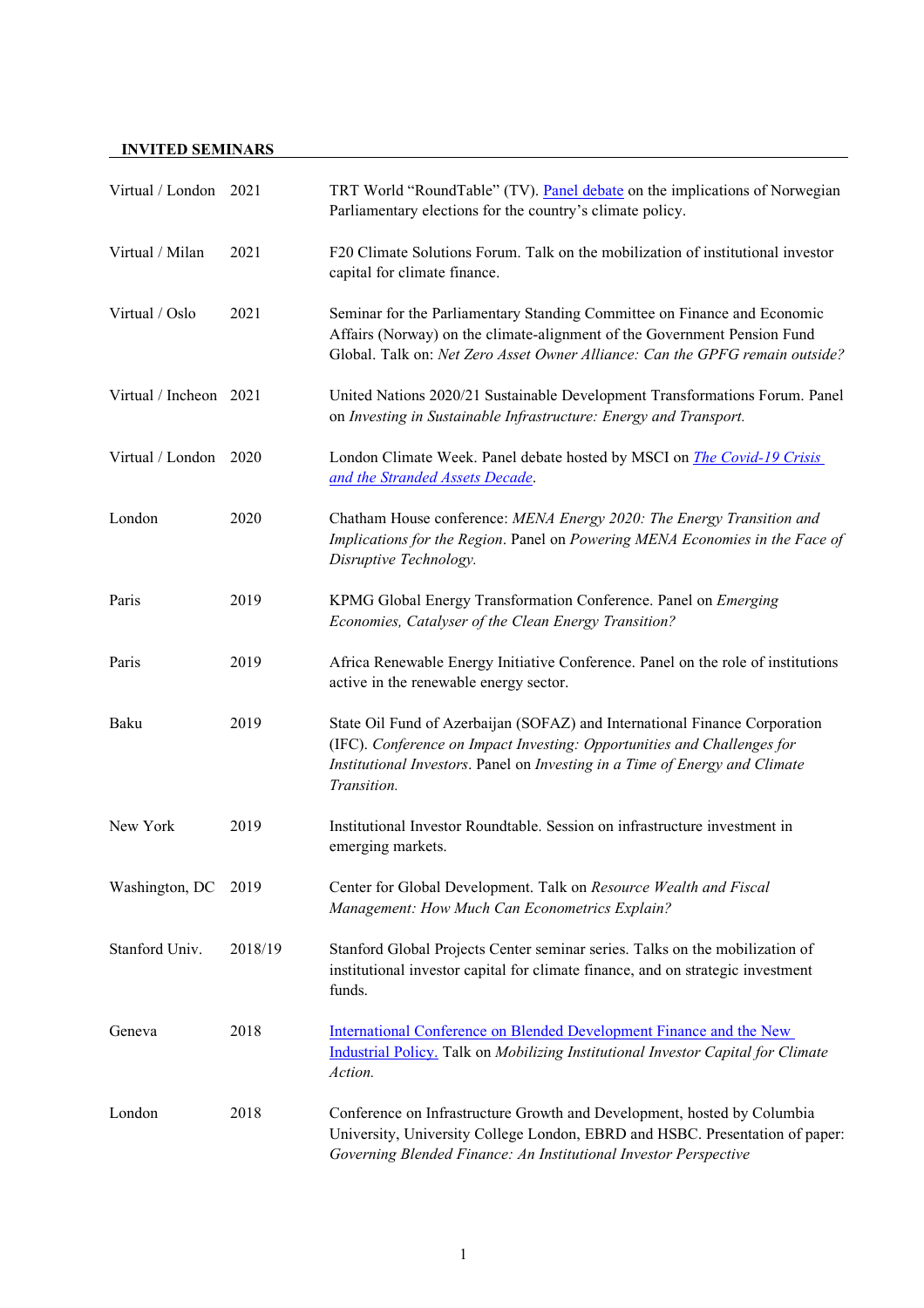| Washington, DC           | 2018 | The Role of Sovereign Wealth Funds in the National Economy. Workshop hosted<br>by the International Forum of Sovereign Wealth Funds and The Fletcher School,<br>Tufts University. Session on Double Bottom Lines: When Financial Returns are<br>not Enough.             |
|--------------------------|------|-------------------------------------------------------------------------------------------------------------------------------------------------------------------------------------------------------------------------------------------------------------------------|
| Washington, DC           | 2017 | <b>Building Bridges V. Sustainable Investing through Infrastructure: Building</b><br>Portfolios for the Long-term. Talk on the role of strategic investment funds in<br>mobilizing capital for sustainable infrastructure.                                              |
| New York                 | 2017 | KPMG / Columbia University event on The New Frontiers of Sovereign Investment<br>(book launch). Talk on Sovereign Wealth Funds Investing at Home.                                                                                                                       |
| Georgetown, Guyana, 2017 |      | <b>IDB</b> / CCAA conference. Talk on the macroeconomic effects of forthcoming<br>oil revenues in Guyana.                                                                                                                                                               |
| Washington, DC           | 2016 | Building Bridges IV: Bridging the Public-Private Divide: Financing<br>Infrastructure Through Pooled Investment Platforms. Conference org. by Fletcher<br>School, Tufts University and K&L Gates. Talk on Strategic Investment Funds:<br>Opportunities and Challenges.   |
| Washington, DC           | 2016 | Economic Research Forum: Sovereign Wealth Funds. Stabilization, Investment<br>Strategies, and Lessons for the Arab Countries. Talk on Strategic Investment<br>Funds: Opportunities and Challenges.                                                                      |
| Oxford                   | 2016 | Oxford University Press, workshop on Wealth: Economics and Policy. Talk on<br>Sovereign Wealth Funds: Issues and International Experience.                                                                                                                              |
| Phoenix, AZ              | 2016 | Sovereign Wealth Fund Institute Institutional Investor Forum 2016. Keynote<br>address on The Rise of the Policy Fund                                                                                                                                                    |
| Washington, DC           | 2015 | Building Bridges III: <i>Innovations in Infrastructure Finance and Investment</i> .<br>Conference org. by Fletcher School, Tufts University and K&L Gates. Talk on<br>Sovereign Wealth Funds and Long-Term Development Finance.                                         |
| Accra                    | 2015 | 1st ECOWAS Mining & Petroleum Forum. Talk on Sovereign Wealth Funds and<br>Long-Term Development Finance.                                                                                                                                                               |
| Oxford                   | 2015 | Two lectures for massive open online course on natural resource management.<br>Chapters on sovereign wealth funds and on resource financed infrastructure.                                                                                                              |
| Beijing                  | 2015 | Peking University, Presentation to senior officials from the Chinese Ministry of<br>Finance, China Development Bank, The Export-Import Bank of China, other<br>ministries and government agencies, of the resource financed infrastructure<br>model (see publications). |
| Washington, DC           | 2015 | Johns Hopkins University (SAIS), Washington, DC. Chinese Overseas Finance<br>Conference. Talk on Resource Financed Infrastructure.                                                                                                                                      |
| Johannesburg             | 2014 | Standard Bank, 6th Annual Central Bank Reserves Management Conference. Talk<br>on domestic investment by sovereign wealth funds.                                                                                                                                        |
| London                   | 2014 | Chatham House, Conference on <i>Africa's Sovereign Wealth Funds: Demand</i> ,<br><b>Development and Delivery</b> . Talk on Is Domestic Investment for Long Term Gains<br>Achievable?                                                                                    |